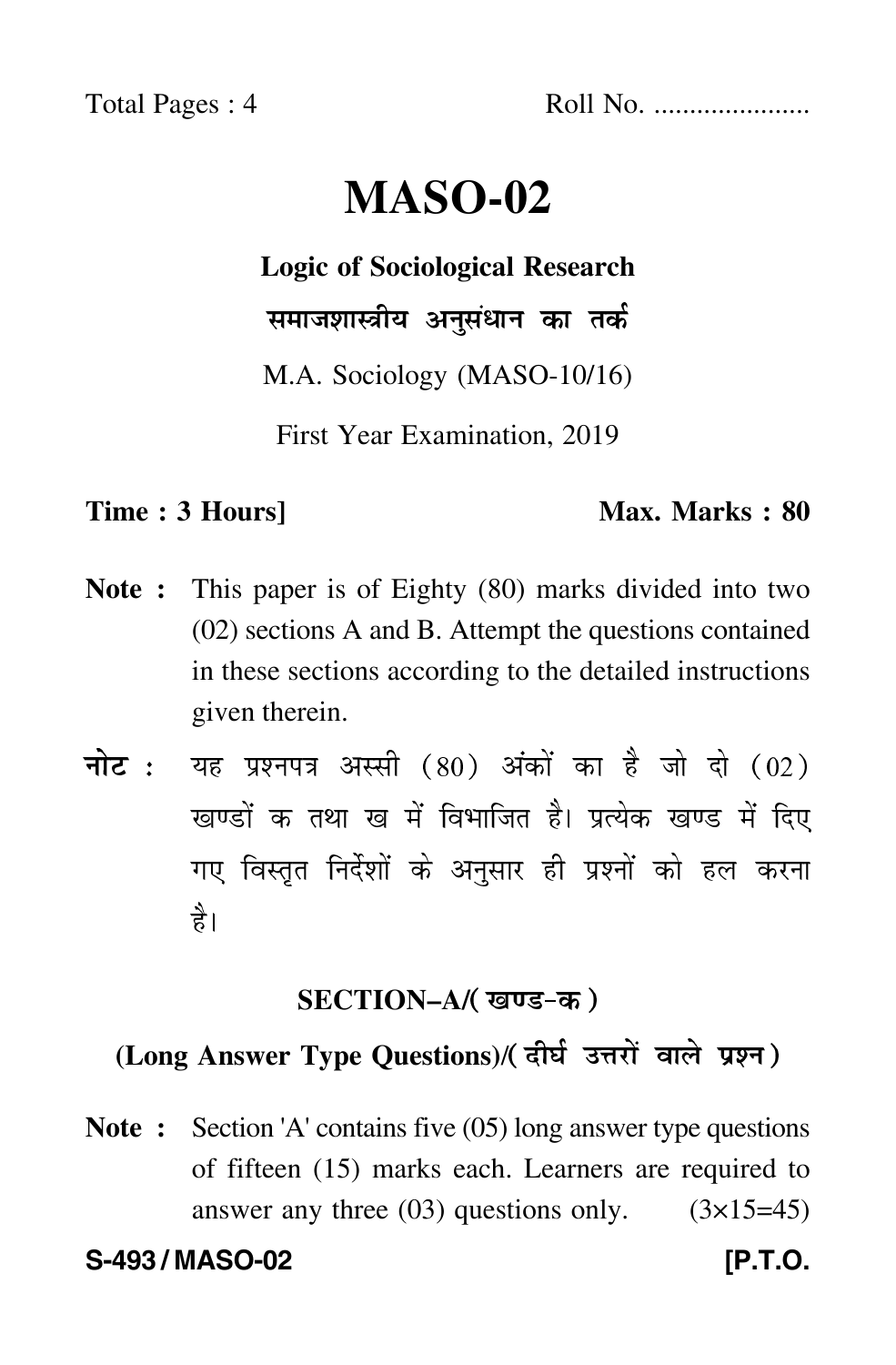- <mark>नोट</mark> : खण्ड 'क' में पाँच (05) दीर्घ उत्तरों वाले प्रश्न दिये गये हैं, प्रत्येक प्रश्न के लिए पन्द्रह (15) अंक निर्धारित हैं। शिक्षार्थियों को इनमें से केवल तीन (03) प्रश्नों के उत्तर देने हैं।
- **1.** What is social research ? Describe its various types. सामाजिक अनुसंधान से आप क्या समझते हैं? इसके विभिन्न प्रकारों का वर्णन कीजिए।
- **2.** Explain descriptive and explorative research design. विवरणात्मक एवं अन्वेषणात्मक अनुसंधान प्रारूप का वर्णन कीजिए। --
- **3.** Describe hypothesis and its types.

उपकल्पना का अर्थ एवं प्रकार की व्याख्या कीजिए।

- **4.** Explain case study method on research. अनुसंधान में वैयक्तिक अध्ययन पद्धति का वर्णन कीजिए।
- **5.** Differentiate between schedule and questionnaire. अनुसूची एवं प्रश्नावली के मध्य अन्तर का वर्णन कीजिए।

# **S-493 / MASO-02 [ 2 ]**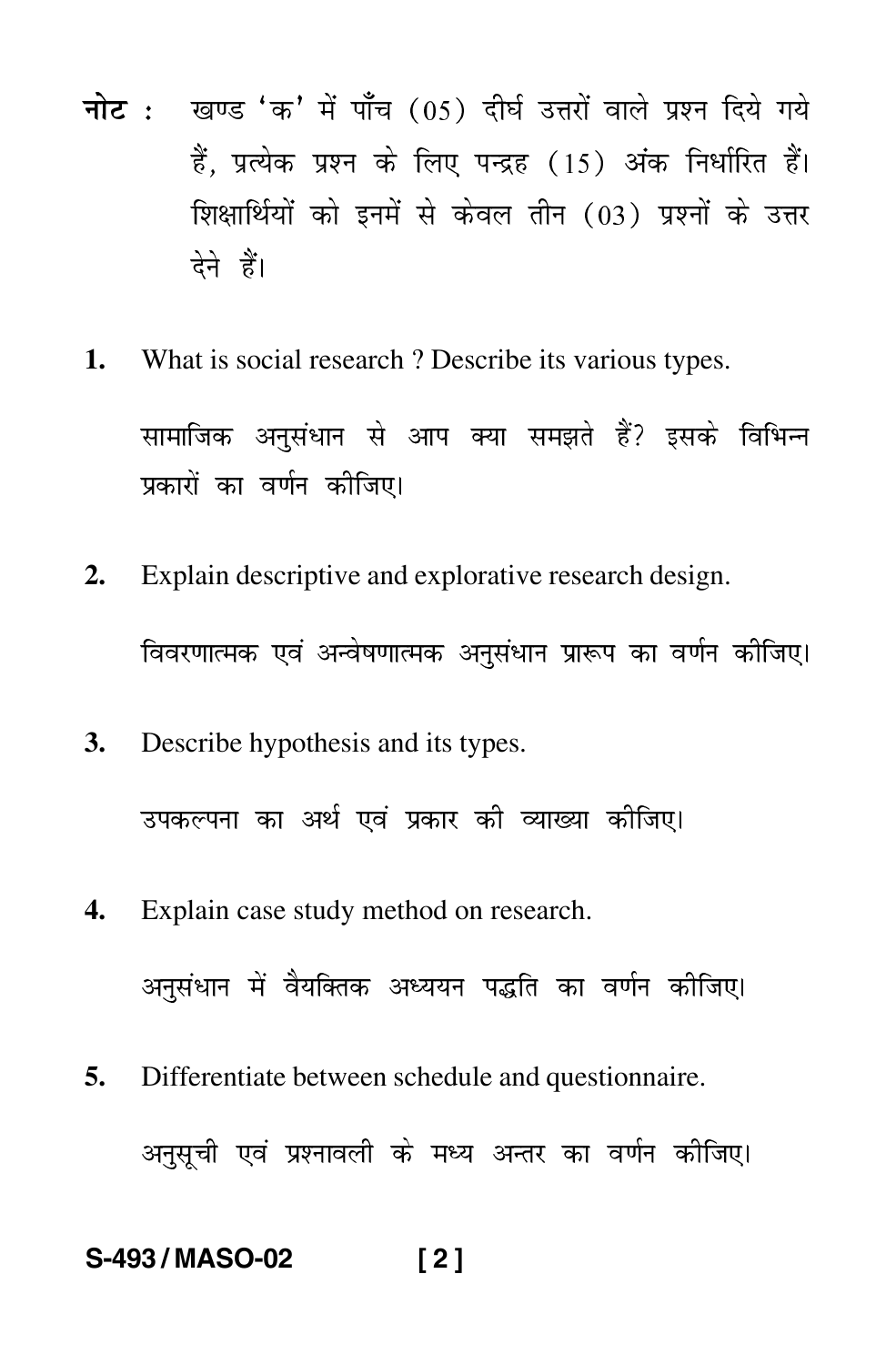### **SECTION–B/**

# (Short Answer Type Questions)/(लघु उत्तरों वाले प्रश्न)

**Note :** Section 'B' contains eight (08) short answer type questions of seven (07) marks each. Learners are required to answer any five (05) questions only.

 $(5 \times 7 = 35)$ 

- <mark>नोट</mark> : खण्ड 'ख' में आठ (08) लघु उत्तरों वाले प्रश्न दिये गये हैं, प्रत्येक प्रश्न के लिए सात (07) अंक निर्धारित हैं। शिक्षार्थियों को इनमें से केवल पाँच (05) प्रश्नों के उत्तर देने हैं।
- **1.** Nature of social research. सामाजिक अनुसंधान की प्रकृति।
- **2.** Sources of Hypothesis. उपकल्पनाओं/प्राक्कल्पनाओं के स्रोत।
- **3.** Relation between fact and principle. तथ्य एवं सिद्धांत के बीच संबंध।
- **4.** Sources of Data collection. आंकड़ों के संग्रहण के स्रोत।
- **5.** Observation.

अवलोकन।

**S-493 / MASO-02 [ 3 ] [P.T.O.**